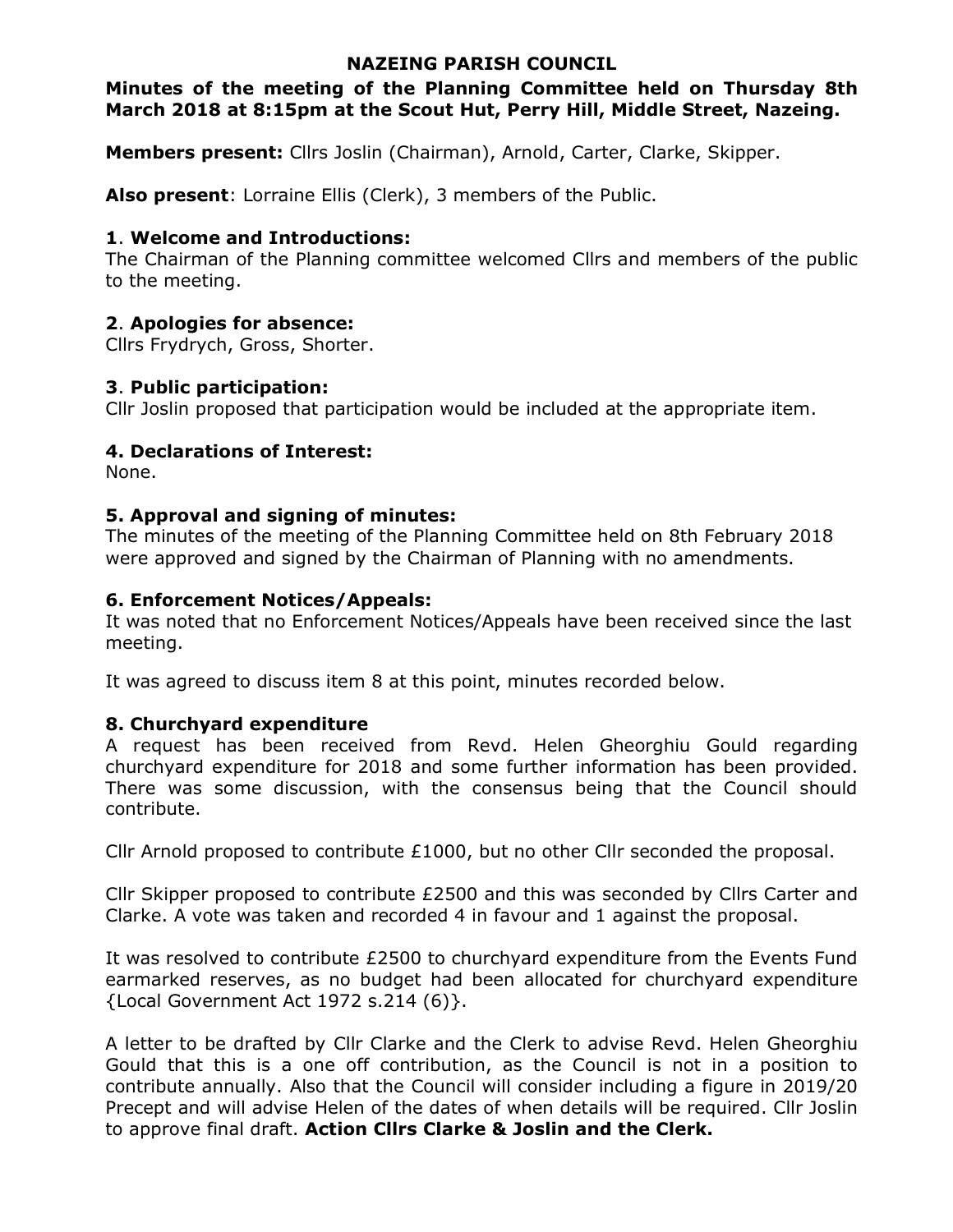It was noted that Cllr Carter left the meeting.

## **7. Planning Applications:** The following applications were considered:

(a) Application No: EPF/0231/18 Officer: Graham Courtney Applicant Name: Mr Kevin Ellerbeck Location: Dunsley, Riverside Avenue, Nazeing, Waltham Abbey, EN10 6RA

Proposal: Resubmission of new Elevation details for approved consent EPF/0716/17. (All layouts and other details remain unaltered).

#### Resolved – no objection.

(b) Application No: EPF/0305/18 Officer: Alastair Prince Applicant Name: Mr Metin Zincirkiran Location: 37 Shooters Drive, Nazeing, Waltham Abbey, EN9 2QA

Proposal: Loft Conversion with raised ridge line / re-profiled roof and dormers. New Entrance porch / corridor.

## Resolved – no objection.

(c) Application No: EPF/0334/18 Officer: Steve Andrews Applicant Name: Mr & Mrs Adkins Location: 19 Pound Close, Nazeing, Waltham Abbey, EN9 2HR

Proposal: Part single, part two storey rear extension (revised application to EPF/0912/17).

It was noted the poor quality of the plans on the EFDC website.

## Resolved – no objection.

(d) Application No: EPF/0346/18 Officer: Steve Andrews Applicant Name: Mrs Paula Pounder Location: 108 Old Nazeing Road, Nazeing, WALTHAM ABBEY, EN10 6QY

Proposal: (i) Single storey front extension (ii) Removal of existing rear conservatory and replace with single storey rear extension.

#### Resolved – no objection.

(e) Application No: EPF/1829/17 Officer: Graham Courtney Applicant Name: Mrs Loy Delapenha Location: Five Acre Lodge, Hoe Lane, Nazeing, Waltham Abbey, Essex, EN9 2RW

Proposal: Demolition of conservatory and garage/stable, creation of garden room and extension to form new annexe for ancillary use.

Resolved – no objection providing that the four trees are replaced, as stated in the Trees and Landscapes response on the EFDC website.

(f) Application No: EPF/0441/18 CLD Officer: James Rogers Applicant Name: Mr Wooster Location: Holmsfield, Meadgate Road, Nazeing, Waltham Abbey, EN9 2PA

Proposal: Certificate of Lawful Development for existing use of rooms above garage as habitable annexe accommodation.

Resolved – the Council is unable to comment as it has no direct information on the evidence that has been submitted.

(g) Application No: EPF/0419/18 Officer: Steve Andrews Applicant Name: Ms C Johnson Location: 47 Hyde Mead, Nazeing, Waltham Abbey, EN9 2HS

Proposal: Proposed loft conversion including rear dormer with Juliet balcony and roof lights to front.

Resolved – no objection.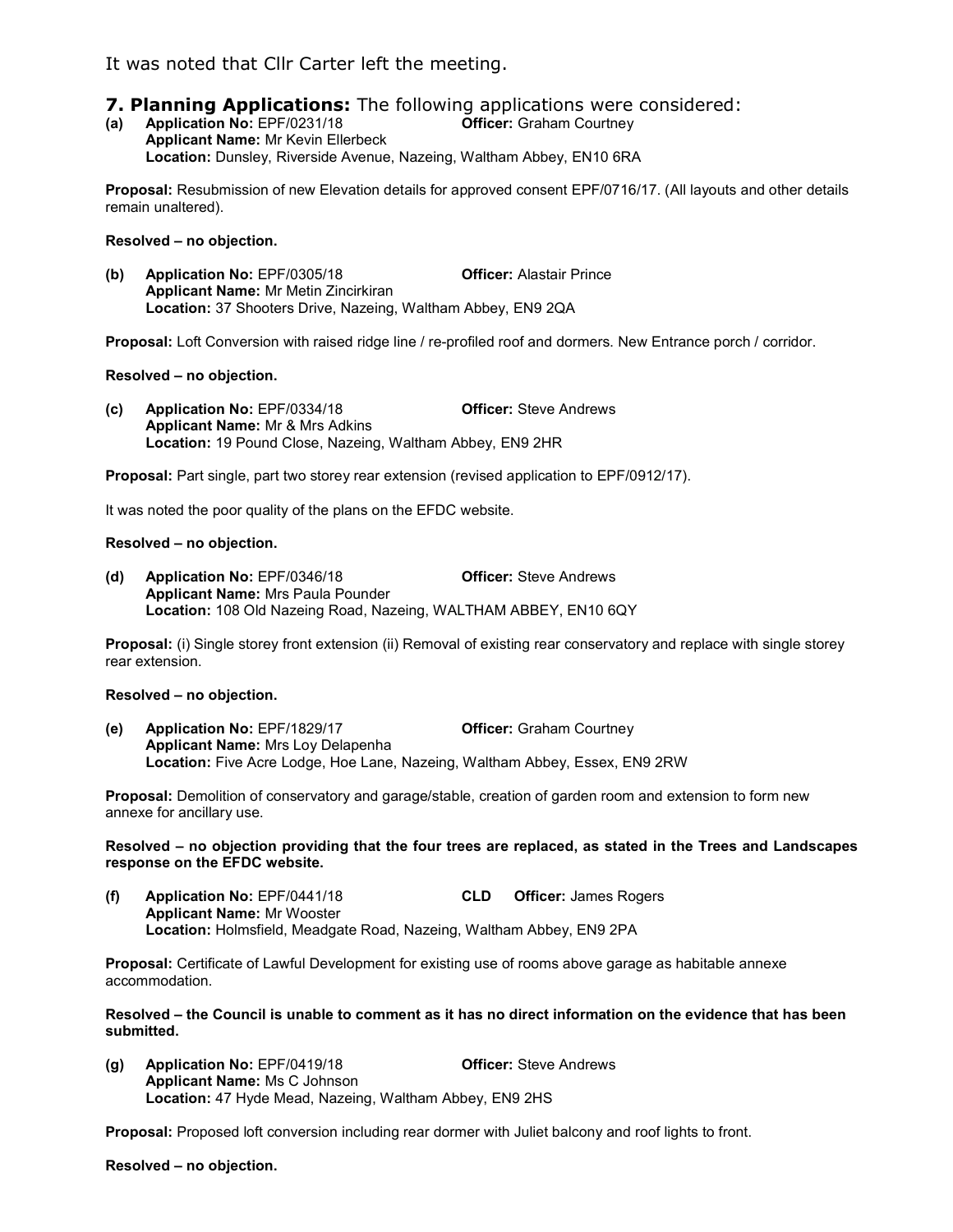(h) Application No: EPF/0198/18 **A** Officer: Alastair Prince Applicant Name: Dr Bryony Graham Location: Lodge Farm, Nazeing Common, Nazeing, Waltham Abbey, EN9 2DE

Proposal: Two standalone signs erected either side of the entrance to Lodge Farm.

Resolved – the Council believes the location of the signs is not within the Parish of Nazeing. However if it is within the Parish, then the Council would have no objection.

## These are provided for information only, EFDC do not normally accept comments on these applications.

(i) Application No: EPF/0412/18 CLD Officer: Muhammad Rahman Applicant Name: Mr & Mrs Barry Location: 3 North Street, Nazeing, Waltham Abbey, EN9 2NH

Proposal: Certificate of Lawful Development for proposed single storey rear extension.

#### Resolved – no comment.

(j) Application No: EPF/0255/18 DRC Officer: Steve Andrews Applicant Name: Mrs K McBride Location: Parkers Farm, Hoe Lane, Nazeing, Waltham Abbey, EN9 2RG

Proposal: Application for approval of details reserved by condition 3 'tree protection', 5 'foundation details' and 7 'surface water drainage' on planning application EPF/1867/17 (Proposed detached single storey annexe).

#### Resolved – no comment.

## These are provided for information only, EFDC cannot accept comments on these applications.

(k) Application No: EPF/0266/18 TPX Officer: Robin Hellier Applicant Name: Mrs K McBride Location: Parkers Farm, Hoe Lane, Nazeing, Waltham Abbey, EN9 2RG

Proposal: Nazeing & South Roydon Conservation Area. TG1 Cypress Group & T1 Ash-Fell

#### Resolved – no comment.

(l) Application No: EPF/0410/18 TPX Officer: Robin Hellier Applicant Name: Mr Anthony Marson Location: The Chequers, 2 Betts Lane, Nazeing, Waltham Abbey Essex, EN9 2DA

Proposal: Nazeing and South Roydon Conservation Area T1 Ash – fell.

## Resolved – no comment.

## 9. Communications:

The following communication was noted: a) Libraries Engagement with events in March, see website for details.

## 10. Information Items and other items for next agenda: Information Items:

None.

## Items for next agenda (Full Council):

a) Incinerator at Ratty's Lane, Hoddesdon. To consider financing visual evidence (i.e. photo montage / similar) for the Public Inquiry, to demonstrate in a visual form the adverse impact of the incinerator building on the various landscape views around Nazeing & Roydon. Cllr Clarke to obtain some costs. Action Cllr Clarke.

b) Clayton Hill Car Parking Charges. Charges are being introduced from 09/03/18 and it is believed that there has not been any consultation with the Parish